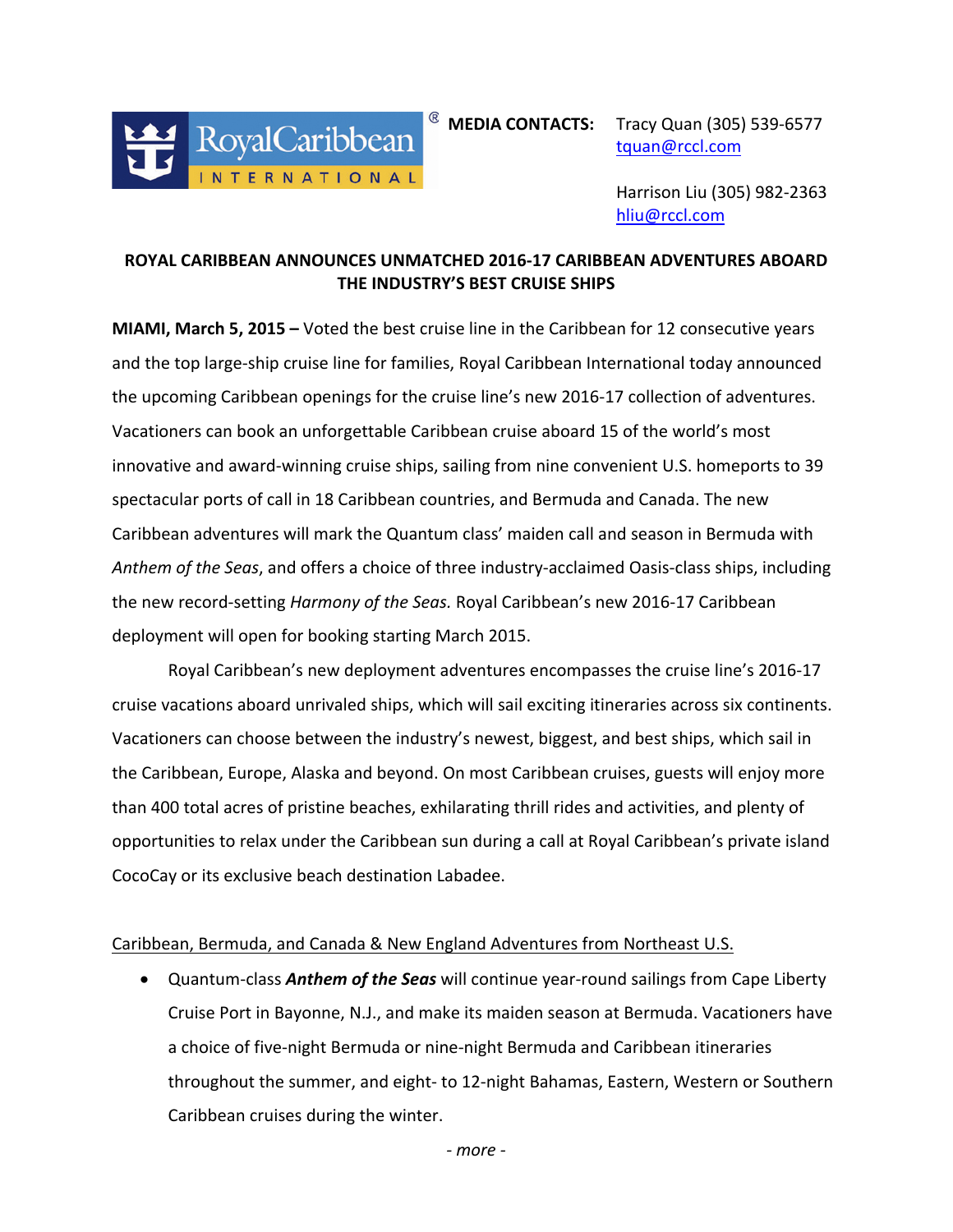Royal Caribbean Announces 2016-17 Caribbean Deployment - Page 2

- Throughout September and October, *Anthem of the Seas* will sail nine-night Canada and New England cruises from Cape Liberty, and **Serenade of the Seas** will offer seven-night Canada and New England cruises from Boston, Mass.
- *Grandeur of the Seas* will sail five-night Bermuda, nine-night Bermuda and Bahamas, and nine-night Canada and New England cruises throughout the summer from Baltimore, Md. In the winter, the ship will sail nine-night Southeast Coast & Bahamas and 12-night Southern Caribbean cruises.

## Everywhere in the Caribbean, conveniently from South Florida

- From Miami, *Enchantment of the Seas* will sail three- and four-night short Bahamas getaways year-round, while **Navigator of the Seas** will alternate five-night Bahamas and Mexico with nine-night Aruba, Bonaire, Curacao and Labadee cruises in the winter.
- *Oasis of the Seas* and *Allure of the Seas* will sail a Western Caribbean and two new Eastern Caribbean itineraries in summer 2016, all seven nights in length and departing from Port Everglades in Fort Lauderdale. *Allure of the Seas* will then be joined by the next groundbreaking, Oasis-class cruise ship *Harmony of the Seas* to offer a seven-night Eastern and Western Caribbean itinerary for winter 2016-17. *Oasis of the Seas,* meanwhile, will reposition to its new winter home of Port Canaveral along Florida's Coast.
- In the winter, *Independence of the Seas* will follow a sequence of four- and five-night short Western Caribbean itineraries from Port Everglades, while sister-ship Freedom of **the Seas** will alternate a six-night Western Caribbean with an eight-night Eastern Caribbean itinerary. For a longer vacation, **Serenade of the Seas** alternates a 10- and 11night Southern Caribbean itinerary.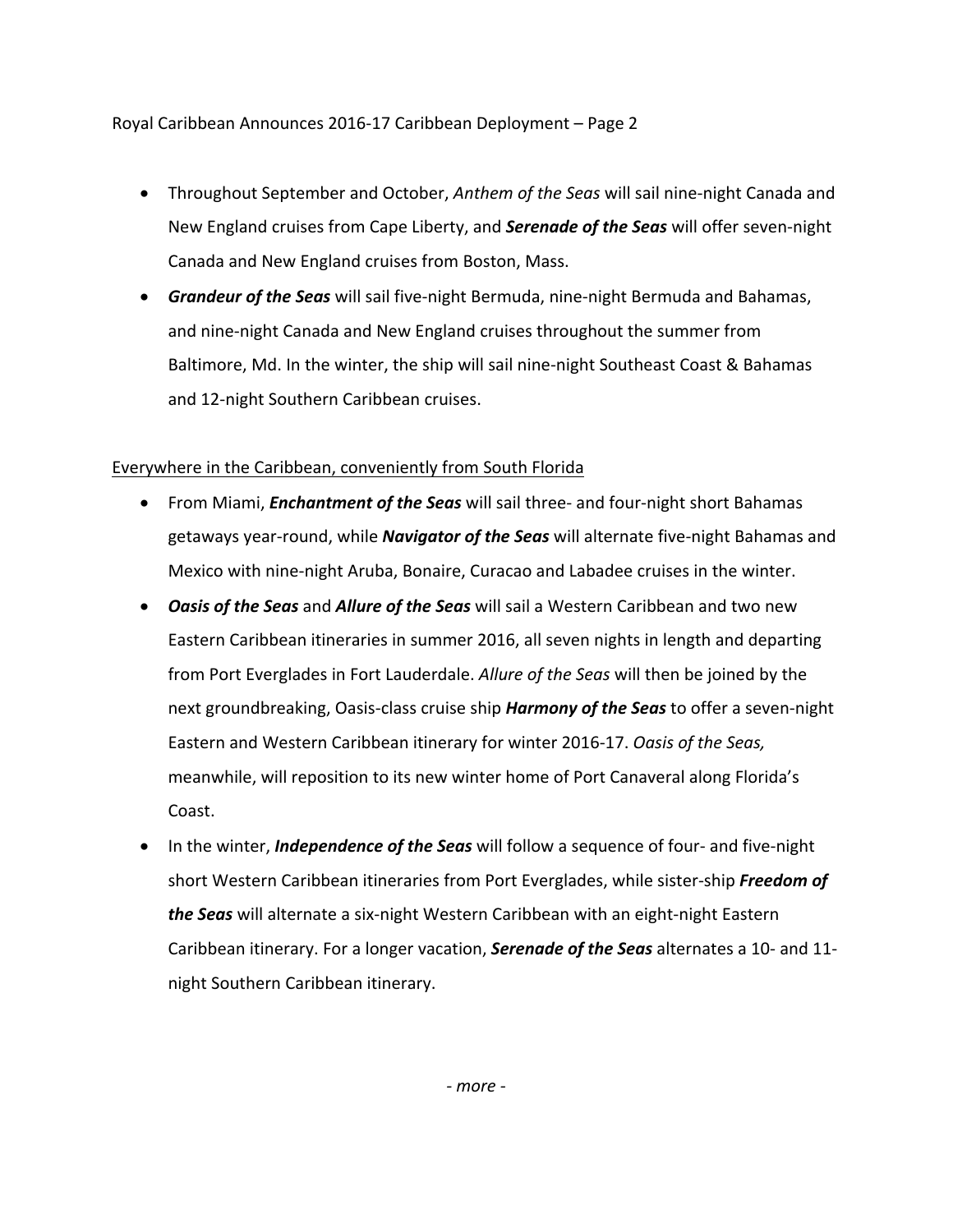Royal Caribbean Announces 2016-17 Caribbean Deployment – Page 3

## 'Out-of-this-world' Caribbean Vacations from Florida's Space Coast

- **Freedom of the Seas** will continue alternating seven-night Eastern and Western Caribbean itineraries during the summer 2016, and then reposition to Port Everglades for its new winter season.
- For the winter 2016-17, *Oasis of the Seas* will inaugurate Oasis-class adventures from Port Canaveral, alternating a seven-night Eastern and Western Caribbean itinerary. **Rhapsody of the Seas** will take over three- and four-night Bahamas cruises from *Enchantment of the Seas.*
- Vacationers also can choose quick four- and five-night Western Caribbean cruises throughout winter aboard **Brilliance of the Seas** from Tampa, Fla.

### Mexico and Southern Caribbean from Galveston and Puerto Rico

- Liberty of the Seas will continue its year-round deployment sailing from Galveston, Texas, offering vacationers a wide selection of seven-night Mexico and Western Caribbean cruises.
- Vacationers also can choose seven-night, Southern Caribbean itineraries, sailing yearround from San Juan, Puerto Rico, aboard *Adventure of the Seas.* In the winter, *Jewel of* the Seas also will homeport at San Juan and sail to the Southern Caribbean.

Royal Caribbean International is an award-winning global cruise brand with a 45-year legacy of innovation and introducing industry "firsts" never before seen at sea. The cruise line features an expansive and unmatched array of features and amenities only found on Royal Caribbean including, jaw-dropping, Broadway-style entertainment and industry-acclaimed programming that appeals to families and adventurous vacationers alike. Onboard, guests are catered to with the cruise line's world-renowned friendly and engaging Gold Anchor Service by every staff and crew member. Royal Caribbean has been voted "Best Cruise Line Overall" for 12 consecutive years in the *Travel Weekly* Readers Choice Awards and "Top Large-Ship Cruise Line for Families" in *Travel + Leisure's* 2013 and 2014 World's Best Awards readers' survey.